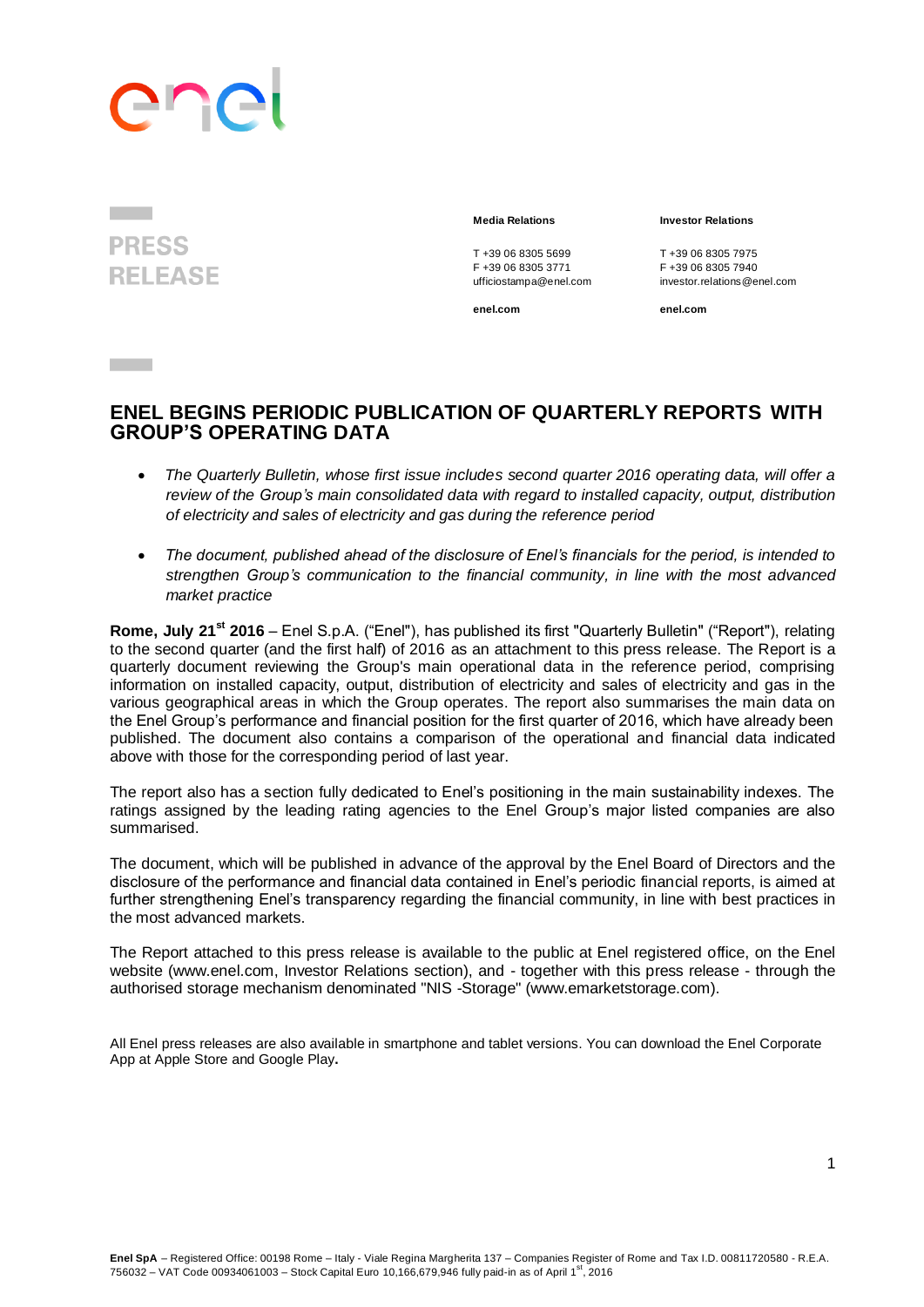# **Operating data**



## **Group net production**

|                                         |              | <b>2Q 2016</b>    |                    |               | 1H 2016           |                       |
|-----------------------------------------|--------------|-------------------|--------------------|---------------|-------------------|-----------------------|
| <b>Group</b>                            | GWh          | % Weight          | $\Delta$ yoy       | GWh           | % Weight          | $\Delta$ yoy          |
| <b>Hydro</b>                            | 17,468       | 28.1%             | 1%                 | 32,252        | 25.2%             | $-6%$                 |
| Wind                                    | 4,260        | 6.8%              | 15%                | 9,526         | 7.4%              | 20%                   |
| <b>Other Renewables</b>                 | 1,847        | 3.0%              | 5%                 | 3,674         | 2.9%              | 4%                    |
| <b>Nuclear</b>                          | 8,840        | 14.2%             | 0%                 | 19,087        | 14.9%             | $-3%$                 |
| Coal                                    | 15,020       | 24.1%             | $-25%$             | 32,468        | 25.3%             | $-20%$                |
| <b>CCGT</b>                             | 8,753        | 14.1%             | $-5%$              | 17,525        | 13.7%             | $-11%$                |
| Oil & Gas                               | 6,027        | 9.7%              | $-10%$             | 13,646        | 10.6%             | $-3%$                 |
| <b>Total</b>                            | 62,214       | 100%              | $-8%$              | 128,178       | 100%              | $-8%$                 |
| <b>Italy</b>                            | GWh          | % Weight          | $\Delta$ yoy       | GWh           | % Weight          | $\Delta$ yoy          |
| <b>Hydro</b>                            | 5,137        | 34.4%             | $-8%$              | 8,571         | 28.9%             | $-15%$                |
| Wind                                    | 330          | 2.2%              | 27%                | 765           | 2.6%              | 11%                   |
| <b>Other Renewables</b>                 | 1,491        | 10.0%             | $0\%$              | 2,985         | 10.1%             | $1\%$                 |
| Coal                                    | 6,272        | 42.0%             | $-25%$             | 13,817        | 46.7%             | $-22%$                |
| <b>CCGT</b>                             | 1,552        | 10.4%             | 7%                 | 3,283         | 11.1%             | 11%                   |
| Oil & Gas                               | 142          | 0.9%              | 63%                | 191           | 0.6%              | 34%                   |
| <b>Total</b>                            | 14,923       | 100%              | $-13%$             | 29,611        | 100%              | $-14%$                |
| <b>Iberia</b>                           | GWh          | % Weight          | $\Delta$ yoy       | GWh           | % Weight          | $\Delta$ yoy          |
| <b>Hydro</b>                            | 2,700        | 16.9%             | 15%                | 5,085         | 15.6%             | 7%                    |
| Wind                                    | 806          | 5.0%              | $-16%$             | 2,015         | 6.2%              | $-7%$                 |
| <b>Other Renewables</b>                 | 42           | 0.3%              | $-16%$             | 90            | 0.3%              | $-17%$                |
| <b>Nuclear</b>                          | 6,382        | 39.9%             | 10%                | 12,843        | 39.3%             | $-1%$                 |
| Coal                                    | 2,940        | 18.4%             | $-51%$             | 6,580         | 20.2%             | $-42%$                |
| <b>CCGT</b>                             | 1,532        | 9.6%              | $-10%$             | 2,836         | 8.7%              | $-15%$                |
| Oil & Gas                               |              |                   |                    |               |                   |                       |
|                                         | 1,574        | 9.9%              | 3%                 | 3,198         | 9.8%              | 4%                    |
| <b>Total</b>                            | 15,976       | 100%              | $-13%$             | 32,648        | 100%              | $-13%$                |
|                                         |              |                   |                    |               |                   |                       |
| Latam<br><b>Hydro</b>                   | GWh<br>8,882 | % Weight<br>54.8% | $\Delta$ yoy<br>5% | GWh<br>16,946 | % Weight<br>52.3% | $\Delta$ yoy<br>$-1%$ |
| Wind                                    | 871          | 5.4%              | 35%                |               | 5.4%              |                       |
| <b>Other Renewables</b>                 | 159          | 1.0%              | 178%               | 1,747<br>284  | 0.9%              | 38%<br>139%           |
| Coal                                    | 759          | 4.7%              | 7%                 | 1,902         | 5.9%              | 54%                   |
| <b>CCGT</b>                             | 4,430        | 27.3%             | $-6%$              | 9,054         | 27.9%             | $-11%$                |
| Oil & Gas                               | 1,117        | 6.9%              | $-8%$              | 2,490         | 7.7%              | 6%                    |
| <b>Total</b>                            | 16,218       | 100%              | 3%                 | 32,423        | 100%              | 1%                    |
| <b>East Europe</b>                      | <b>GWh</b>   | % Weight          | $\Delta$ yoy       | <b>GWh</b>    | % Weight          | $\Delta$ yoy          |
| <b>Hydro</b>                            | 484          | 3.8%              | $-33%$             | 1,097         | 3.8%              | $-39%$                |
| Wind                                    | 340          | 2.7%              | $-17%$             | 864           | 3.0%              | $-12%$                |
| <b>Other Renewables</b>                 | 48           | 0.4%              | $-4%$              | 76            | 0.3%              | $-13%$                |
| <b>Nuclear</b>                          | 2,457        | 19.2%             | $-20%$             | 6,244         | 21.9%             | $-8%$                 |
| Coal                                    | 5,048        | 39.4%             | $-1%$              | 10,169        | 35.6%             | 0%                    |
|                                         |              |                   |                    |               |                   |                       |
| <b>CCGT</b>                             | 1,239        | 9.7%              | $-7%$              | 2,352         | 8.2%              | $-29%$                |
| Oil & Gas                               | 3,194        | 24.9%             | $-17%$             | 7,767         | 27.2%             | $-8%$                 |
| <b>Total</b>                            | 12,811       | 100%              | $-12%$             | 28,569        | 100%              | $-9%$                 |
| Other Countries <sup>1</sup>            | GWh          | % Weight          | $\Delta$ yoy       | GWh           | % Weight          | $\Delta$ yoy          |
| <b>Hydro</b>                            | 264          | 11.6%             | $-1%$              | 553           | 11.2%             | 16%                   |
| Wind                                    | 1,914        | 83.7%             | 34%                |               | 83.9%             | 44%                   |
|                                         |              |                   |                    | 4,135         |                   |                       |
| <b>Other Renewables</b><br><b>Total</b> | 107<br>2,286 | 4.7%<br>100%      | $-4%$<br>27%       | 239<br>4,926  | 4.8%<br>100%      | $-1%$<br>37%          |

|         | 1H 2016  |                         |
|---------|----------|-------------------------|
| GWh     | % Weight | $\Delta$ yoy            |
| 32,252  | 25.2%    | $-6%$                   |
| 9,526   | 7.4%     | 20%                     |
| 3,674   | 2.9%     | 4%                      |
| 19,087  | 14.9%    | -3%                     |
| 32,468  | 25.3%    | $-20%$                  |
| 17,525  | 13.7%    | $-11%$                  |
| 13,646  | 10.6%    | $-3%$                   |
| 128,178 | 100%     | $-8%$                   |
| GWh     | % Weight | $\Delta$ yoy            |
| 8,571   | 28.9%    | $-15%$                  |
| 765     | 2.6%     | 11%                     |
| 2,985   | 10.1%    | 1%                      |
| 13,817  | 46.7%    | $-22%$                  |
| 3,283   | 11.1%    | 11%                     |
| 191     | 0.6%     | 34%                     |
| 29,611  | 100%     | $-14%$                  |
| GWh     | % Weight | $\overline{\Delta}$ yoy |
| 5,085   | 15.6%    | 7%                      |
| 2,015   | 6.2%     | $-7%$                   |
| 90      | 0.3%     | $-17%$                  |
| 12,843  | 39.3%    | $-1%$                   |
| 6,580   | 20.2%    | $-42%$                  |
| 2,836   | 8.7%     | $-15%$                  |
|         |          |                         |
| 3,198   | 9.8%     | 4%                      |
| 32,648  | 100%     | $-13%$                  |
| GWh     | % Weight | $\overline{\Delta}$ yoy |
| 16,946  | 52.3%    | -1%                     |
| 1,747   | 5.4%     | 38%                     |
| 284     | 0.9%     | 139%                    |
| 1,902   | 5.9%     | 54%                     |
| 9,054   | 27.9%    | $-11%$                  |
| 2,490   | 7.7%     | 6%                      |
| 32,423  | 100%     | 1%                      |
| GWh     | % Weight | $\overline{\Delta}$ yoy |
| 1,097   | 3.8%     | $-39%$                  |
| 864     | 3.0%     | -12%                    |
| 76      | 0.3%     | $-13%$                  |
| 6,244   | 21.9%    | -8%                     |
| 10,169  | 35.6%    | 0%                      |
| 2,352   | 8.2%     | $-29%$                  |
| 7,767   | 27.2%    | -8%                     |
| 28,569  | 100%     | $-9%$                   |
| GWh     | % Weight | $\Delta$ yoy            |
| 553     | 11.2%    | 16%                     |
| 4,135   | 83.9%    | 44%                     |

**Quarterly bulletin 1H 2016**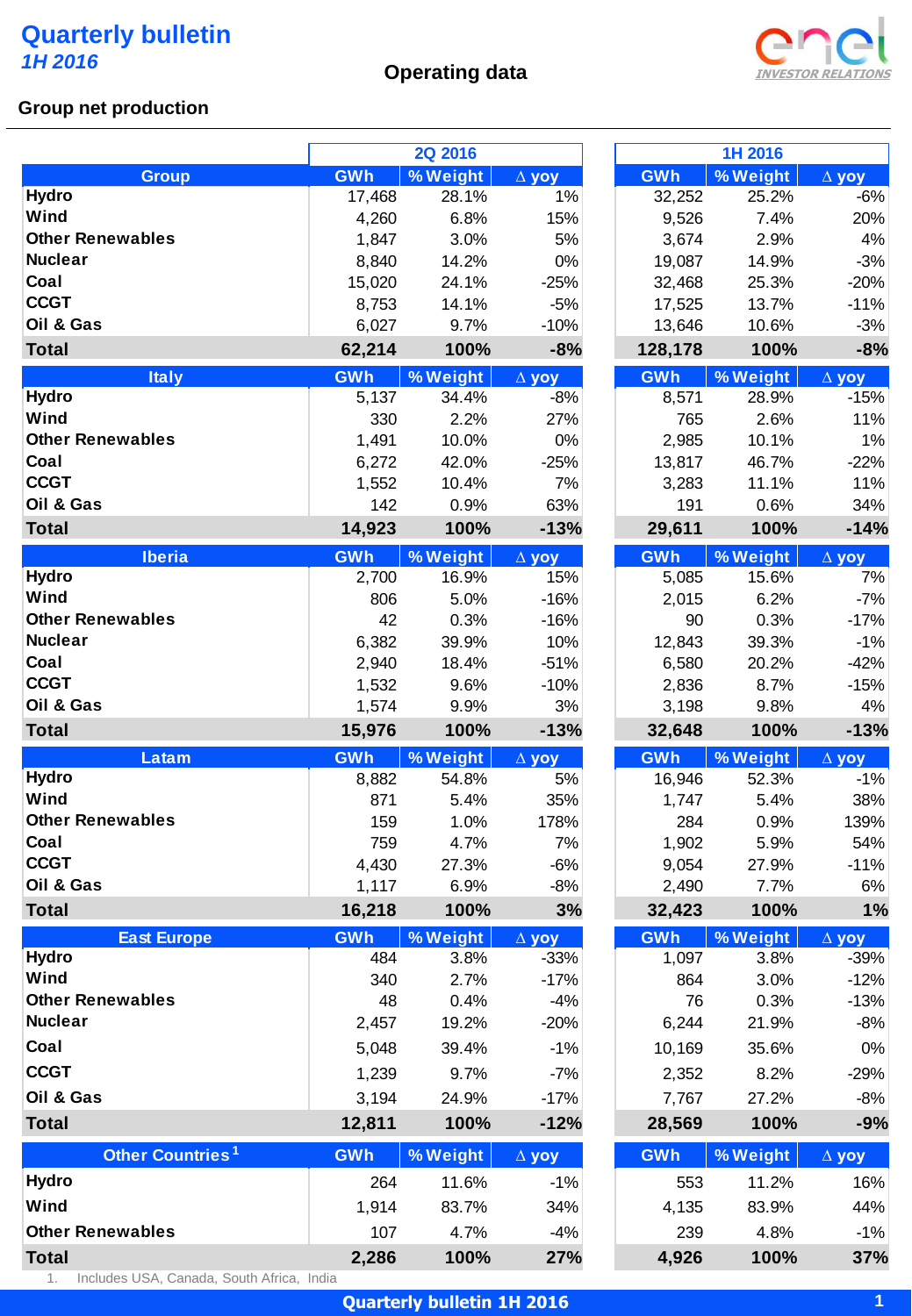# **Operating data**



#### **Group installed capacity**

|                | 1H 2016      |                 |               |                          |                |              |                    |                          |                          |              |              |              |
|----------------|--------------|-----------------|---------------|--------------------------|----------------|--------------|--------------------|--------------------------|--------------------------|--------------|--------------|--------------|
|                | <b>Italy</b> |                 | <b>Iberia</b> |                          | Latam          |              | <b>East Europe</b> |                          | <b>Other Countries</b>   |              | <b>Total</b> |              |
|                | <b>MW</b>    | $\triangle$ yoy | <b>MW</b>     | A yoy                    | <b>MW</b>      | $\Delta$ yoy | <b>MW</b>          | $\Delta$ yoy             | <b>MW</b>                | $\Delta$ yoy | <b>MW</b>    | $\Delta$ yoy |
| Hydro          | 12,421       | 15              | 4,763         | (0)                      | 9,985          | 438          | 1,609              | ۰                        | 316                      |              | 29,095       | 452          |
| Wind           | 728          | 8               | 1,616         | (125)                    | 1,426          | 260          | 741                | ۰                        | 2,262                    | 597          | 6,773        | 740          |
| Other Ren.     | 860          | (82)            | 46            | (6)                      | 497            | 329          | 134                | (0)                      | 259                      | 149          | 1,796        | 390          |
| <b>Nuclear</b> | $\sim$       | ۰.              | 3,318         | $\overline{\phantom{a}}$ | $\blacksquare$ |              | 1,814              | $\overline{\phantom{a}}$ | $\overline{\phantom{a}}$ |              | 5,132        |              |
| Coal           | 6.478        | ۰.              | 5,168         | (138)                    | 835            | (1)          | 4,011              | (212)                    | $\overline{\phantom{a}}$ | ۰            | 16,491       | (351)        |
| <b>CCGT</b>    | 4,535        | (664)           | 5,445         | ٠                        | 4,316          | 64           | 1,215              |                          | $\overline{\phantom{a}}$ |              | 15,511       | (600)        |
| Oil & Gas      | 2,739        | (2, 327)        | 2,417         | 0                        | 2,584          | (58)         | 4,513              |                          | $\overline{\phantom{a}}$ |              | 12,253       | (2, 384)     |
| <b>Total</b>   | 27,760       | (3,050)         | 22,774        | (269)                    | 19,642         | 1,033        | 14,036             | (211)                    | 2,837                    | 746          | 87,050       | (1,753)      |

# **Group additional capacity in 1H 2016**

|              | 1H 2016      |               |                          |                          |                          |              |  |  |  |
|--------------|--------------|---------------|--------------------------|--------------------------|--------------------------|--------------|--|--|--|
| <b>MW</b>    | <b>Italy</b> | <b>Iberia</b> | Latam                    | <b>East Europe</b>       | <b>Other Countries</b>   | <b>Total</b> |  |  |  |
| Hydro        | 3            |               | 40                       | $\overline{\phantom{0}}$ | $\overline{\phantom{a}}$ | 43           |  |  |  |
| Wind         | 8            |               | 112                      | ۰                        | $\overline{\phantom{a}}$ | 120          |  |  |  |
| Other Ren.   | 15           |               | 298                      |                          | 149                      | 461          |  |  |  |
| Nuclear      |              |               | -                        |                          | $\overline{\phantom{a}}$ |              |  |  |  |
| Coal         |              |               | -                        |                          |                          |              |  |  |  |
| <b>CCGT</b>  |              |               | $\overline{\phantom{a}}$ |                          | $\overline{\phantom{a}}$ |              |  |  |  |
| Oil & Gas    |              | -             | $\sim$                   | -                        | $\overline{\phantom{a}}$ |              |  |  |  |
| <b>Total</b> | 26           | ٠             | 450                      | -                        | 149                      | 625          |  |  |  |

#### **Global Infrastructure & Network**

| <b>Electricity</b><br>distributed (TWh) | 1H 2016 | 1H 2015 | $\Delta$ yoy | End users (mn) | 1H 2016 | 1H 2015 |
|-----------------------------------------|---------|---------|--------------|----------------|---------|---------|
| Italy                                   | 109.8   | 110.2   | $-0.3%$      | Italy          | 31.6    |         |
| Iberia                                  | 52.7    | 51.0    | 3.5%         | Iberia         | 11.9    |         |
| Latam                                   | 39.7    | 39.0    | 1.6%         | Latam          | 15.3    |         |
| East Europe                             | 7.3     | 7.2     | 1.1%         | East Europe    | 2.7     |         |
| <b>Total</b>                            | 209.5   | 207.4   | 1.0%         | Total          | 61.5    |         |

### **Retail**

| <b>Energy sold (TWh)</b> | 1H 2016 1H 2015 |       | $\Delta$ yoy |
|--------------------------|-----------------|-------|--------------|
| Italy                    | 45.9            | 42.2  | 8.7%         |
| Iberia                   | 45.7            | 45.7  | $0.0\%$      |
| Latam                    | 33.9            | 31.8  | 6.5%         |
| East Europe              | 7.0             | 8.0   | $-11.6%$     |
| <b>Total</b>             | 132.5           | 127.7 | 3.8%         |
| <b>Gas sold (bmc)</b>    | 1H 2016 1H 2015 |       | $\Delta$ vov |

| <b>Gas sold (bmc)</b> | $1$ H 2016 1H 2015 $\Delta$ yoy |     |       |
|-----------------------|---------------------------------|-----|-------|
| ∣ltalv                | 2.6                             | 2.5 | 7.1%  |
| Iberia                | -3.1                            | 2.8 | 11.8% |
| Total                 | 5.7                             | 5.2 | 9.6%  |

| <b>Power customers (mn)</b> | 1H 2016 1H 2015 |      | $\Delta$ yoy |
|-----------------------------|-----------------|------|--------------|
| Italy                       | 26.8            | 27.1 | $-1.2%$      |
| Iberia                      | 11.0            | 11.1 | $-1.0%$      |
| Latam                       | 15.4            | 15.0 | 2.6%         |
| East Europe                 | 2.7             | 2.7  | 0.8%         |
| <b>Total</b>                | 55.9            | 55.9 | $-0.1%$      |
| <b>Gas customers (mn)</b>   | 1H 2016 1H 2015 |      | $\Delta$ vov |

| <b>UAS CUSCING IS (IIIII)</b> TIM ZUTOTIM ZUTO AVOY |     |     |             |
|-----------------------------------------------------|-----|-----|-------------|
| ∣ltalv                                              | 3.9 | 3.6 | 6.7%        |
| Iberia                                              | 1.5 |     | $1.2$ 25.0% |
| Total                                               | 5.4 | 4.8 | 11.3%       |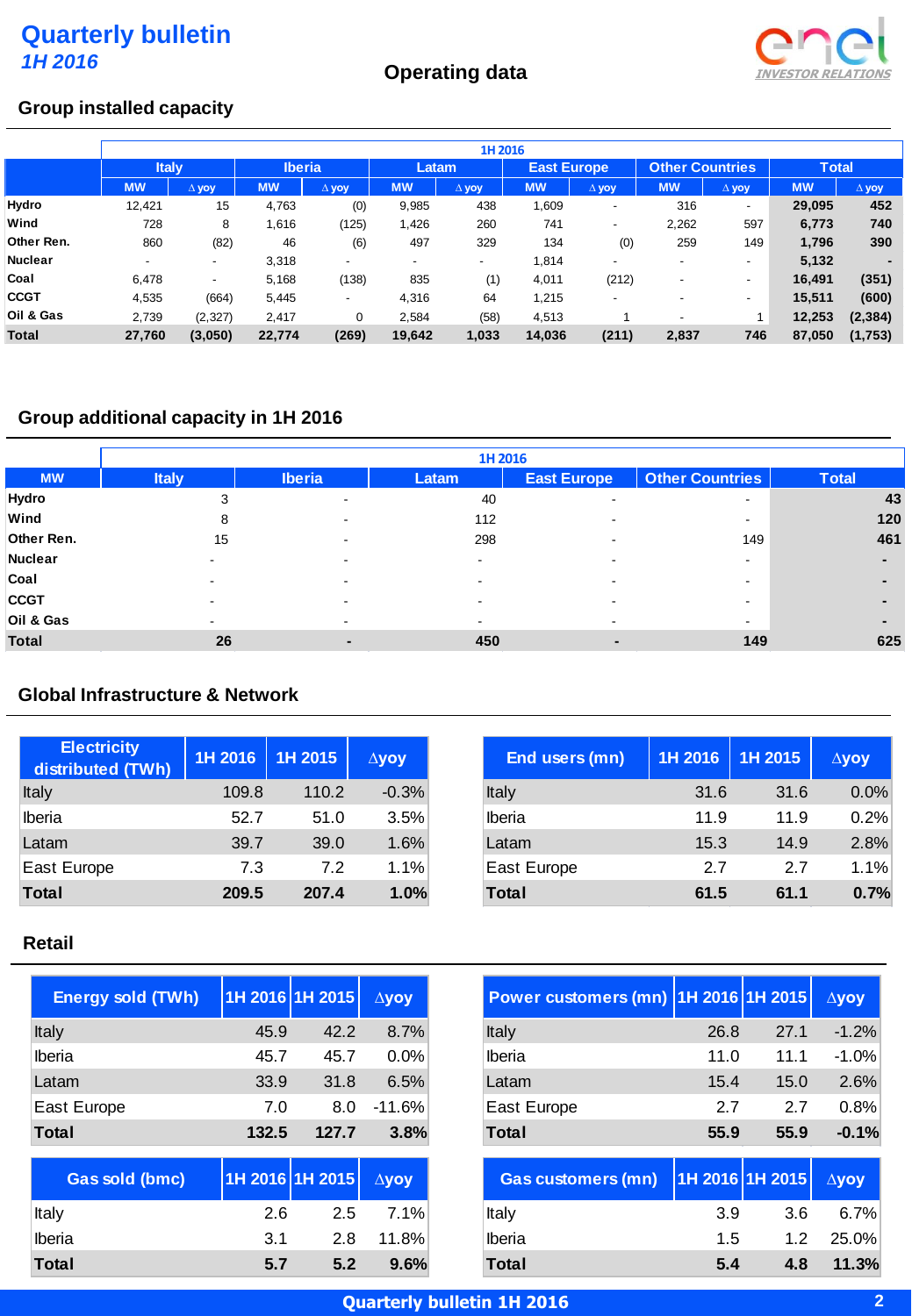



#### **Income statement & balance sheet Dividends** <sup>5</sup>

| $\epsilon$ <sub>mn</sub>    | 1Q 2016 | 1Q 2015              | $\Delta$ yoy |
|-----------------------------|---------|----------------------|--------------|
| Revenues                    | 17,872  | 19,970               | $-11%$       |
| Reported EBITDA*            | 4,017   | 4,023                | 0%           |
| Ordinary EBITDA*            | 3,871   | 4,023                | $-4%$        |
| Reported EBIT*              | 2,670   | 2,625                | 2%           |
| Ordinary EBIT*              | 2,524   | 2,625                | $-4%$        |
| Rep. Group net income*      | 939     | 810                  | 16%          |
| Group net ord. Income*      | 795     | 810                  | $-2%$        |
| EPS (in €)                  | 0.10    | 0.09                 | 11%          |
| FFO <sup>1</sup>            | 1,539   | 710                  | 117%         |
| <b>Total assets</b>         | 158,053 | 169,565 <sup>2</sup> | $-7%$        |
| Assets held for sale*       | 6,824   | $6,830^{2}$          | 0%           |
| Shareholder's equity        | 52,192  | 53,498 <sup>2</sup>  | $-2%$        |
| Liabilities held for sale   | 5,641   | $5,469^2$            | 3%           |
| Financial net debt          | 36,644  | 37,545 <sup>2</sup>  | $-2%$        |
| FFO/Net debt <sup>* 3</sup> | 28%     | 25%                  | $+3 p.p.$    |
| Net debt*/Ebitda            | 2.5x    | 2.5x                 |              |
| Capex <sup>4</sup>          | 1,650   | 1,340                | 23%          |
| - Growth                    | 1,142   | 714                  | 60%          |
| - Maintenance               | 508     | 626                  | $-19%$       |

| $\epsilon$ /share | 2015   |              | 2014   |              |
|-------------------|--------|--------------|--------|--------------|
|                   | Amount | $\Delta$ yoy | Amount | $\Delta$ VOV |
| Pay-out           | 55%    |              | 45%    |              |
| <b>DPS</b>        | 0.16   | 14%          | 0.14   | 8%           |

#### **Valuation data <sup>6</sup>**

|                          | 30/06/2016 | 30/06/2015 | $\Delta$ yoy |
|--------------------------|------------|------------|--------------|
| Share Price $(\epsilon)$ | 3.980      | 4.064      | $-2.1%$      |
| P/E                      | 12.9       | 12.6       | 2.4%         |
| EV/EBITDA                | 7.5        | 7.1        | 4.8%         |
| Dividend Yield           | 4.5%       | 3.9%       | 14.9%        |

#### **Stock performance YTD (1/01 – 20/07) <sup>5</sup>**



1. FFO: Funds from operations after ∆ WC and provisions

2. As of December 2015

3. 2015 data as of December; 2016 data are LTM

4. Includes assets held for sale related to Slovenske Elektrarne

5. 2015 ex-dividends date: 22.06.16; 2014 ex-dividends date: 23.06.15

6. Bloomberg / broker consensus

\*Alternative performance indicators not envisaged in the IFRS-EU accounting standards are intended to facilitate the assessment of the Group's performance and financial position. Please refer to the press releases dated May 9, 2016 (for the first quarter 2016) and 8 May 2015 (for the first quarter 2015) for the definition of these indicators.

# **Rating<sup>6</sup>**

|                         | <b>S&amp;P</b> |                          | <b>Fitch</b>             |                | <b>Moody's</b>  |                |
|-------------------------|----------------|--------------------------|--------------------------|----------------|-----------------|----------------|
|                         | <b>Rating</b>  | <b>Outlook</b>           | <b>Rating</b>            | <b>Outlook</b> | <b>Rating</b>   | <b>Outlook</b> |
| Enel                    | <b>BBB</b>     | <b>STABLE</b>            | BBB+                     | <b>STABLE</b>  | Baa2            | <b>STABLE</b>  |
| <b>Endesa</b>           | <b>BBB</b>     | <b>STABLE</b>            | BBB+                     | <b>STABLE</b>  | <b>WR</b>       |                |
| <b>Enersis Americas</b> | <b>BBB</b>     | <b>NEG</b>               | <b>BBB</b>               | <b>STABLE</b>  | Baa3            | <b>STABLE</b>  |
| <b>Enersis Chile</b>    | BBB+           | <b>STABLE</b>            | <b>BBB</b>               | <b>POS</b>     | Baa2            | <b>STABLE</b>  |
| Ampla (Brazil)          | BB+            | <b>NEG</b>               | $\overline{\phantom{0}}$ |                |                 |                |
| Cochòn (Argentina)      | -              | $\overline{\phantom{a}}$ | -                        |                | Caa1            | <b>STABLE</b>  |
| Emgesa (Colombia)       | <b>BBB</b>     | <b>STABLE</b>            | <b>BBB</b>               | <b>STABLE</b>  |                 |                |
| <b>Enel Russia</b>      |                |                          | BB+                      | <b>STABLE</b>  | Ba <sub>3</sub> | <b>NEG</b>     |
| <b>Italy</b>            | BBB-u          | <b>STABLE</b>            | BBB+                     | <b>STABLE</b>  | Baa2            | <b>STABLE</b>  |
| Spain                   | BBB+           | <b>STABLE</b>            | BBB+                     | <b>STABLE</b>  | Baa2            | <b>STABLE</b>  |
| <b>Chile</b>            | $AA-$          | <b>STABLE</b>            | $A+$                     | <b>STABLE</b>  | Aa3             | <b>STABLE</b>  |
| <b>Brazil</b>           | <b>BB</b>      | <b>NEG</b>               | <b>BB</b>                | <b>NEG</b>     | Ba <sub>2</sub> | <b>NEG</b>     |
| Argentina               | $B -$          | <b>STABLE</b>            | <b>WD</b>                | <b>STABLE</b>  | B <sub>3</sub>  | <b>STABLE</b>  |
| Colombia                | BBB            | <b>NEG</b>               | <b>BBB</b>               | <b>STABLE</b>  | Baa2            | <b>STABLE</b>  |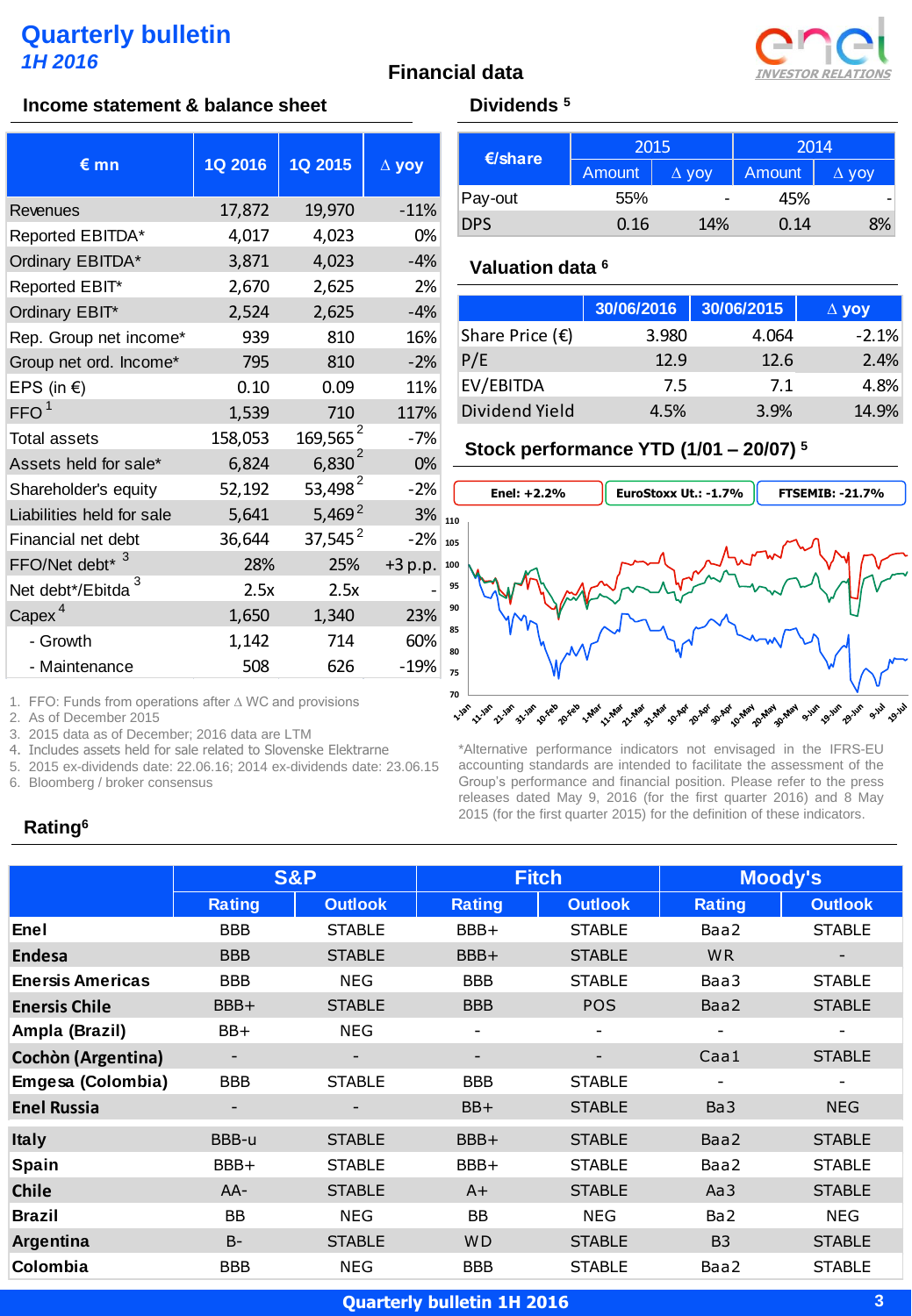

# **Focus on Italy: Operating data**

#### **Country energy balance<sup>1</sup> Figures: retail**

| <b>GWh</b>                  | 1H 2016 | 1H 2015 | $\Delta$ yoy |
|-----------------------------|---------|---------|--------------|
| Hydro                       | 21,505  | 23,601  | $-8.9%$      |
| Thermo                      | 83,823  | 83,808  | 0.0%         |
| - Biomass                   | 8,865   | 8,722   | 1.6%         |
| Geothermal                  | 2,953   | 2,874   | 2.7%         |
| Wind                        | 10,138  | 8,900   | 13.9%        |
| PV                          | 11,269  | 12,970  | $-13.1%$     |
| <b>Total net production</b> | 129,688 | 132,153 | $-1.9%$      |
| Import                      | 25,702  | 25,391  | 1.2%         |
| Export                      | 3,145   | 2,450   | 28.4%        |
| <b>Net import</b>           | 22,557  | 22,941  | $-1.7%$      |
| <b>Pumped storage</b>       | 1,240   | 944     | 31.4%        |
| <b>Electricity demand</b>   | 151,005 | 154,150 | $-2.0%$      |

| <b>Energy Sold (TWh)</b>    | 1H 2016 | 1H 2015 | $\Delta$ yoy |
|-----------------------------|---------|---------|--------------|
| <b>Regulated Market</b>     | 22.6    | 23.9    | $-5.5%$      |
| <b>Free Market</b>          | 23.3    | 18.3    | 27.3%        |
| <b>Total</b>                | 45.9    | 42.2    | 8.7%         |
|                             |         |         |              |
| <b>Power customers (mn)</b> | 1H 2016 | 1H 2015 | $\Delta$ yoy |
| <b>Regulated Market</b>     | 20.1    | 21.0    | $-4.4%$      |
| <b>Free Market</b>          | 6.7     | 6.1     | 9.8%         |

### **Pool Price (€/MWh) 2**



### **Power supply: breakdown by sources1,3**



1. Source: Terna 2. Source: GME

3. Net of own consumption and pumped storage. Renewables includes Biomass. Source TERNA.

**Quarterly bulletin 1H 2016**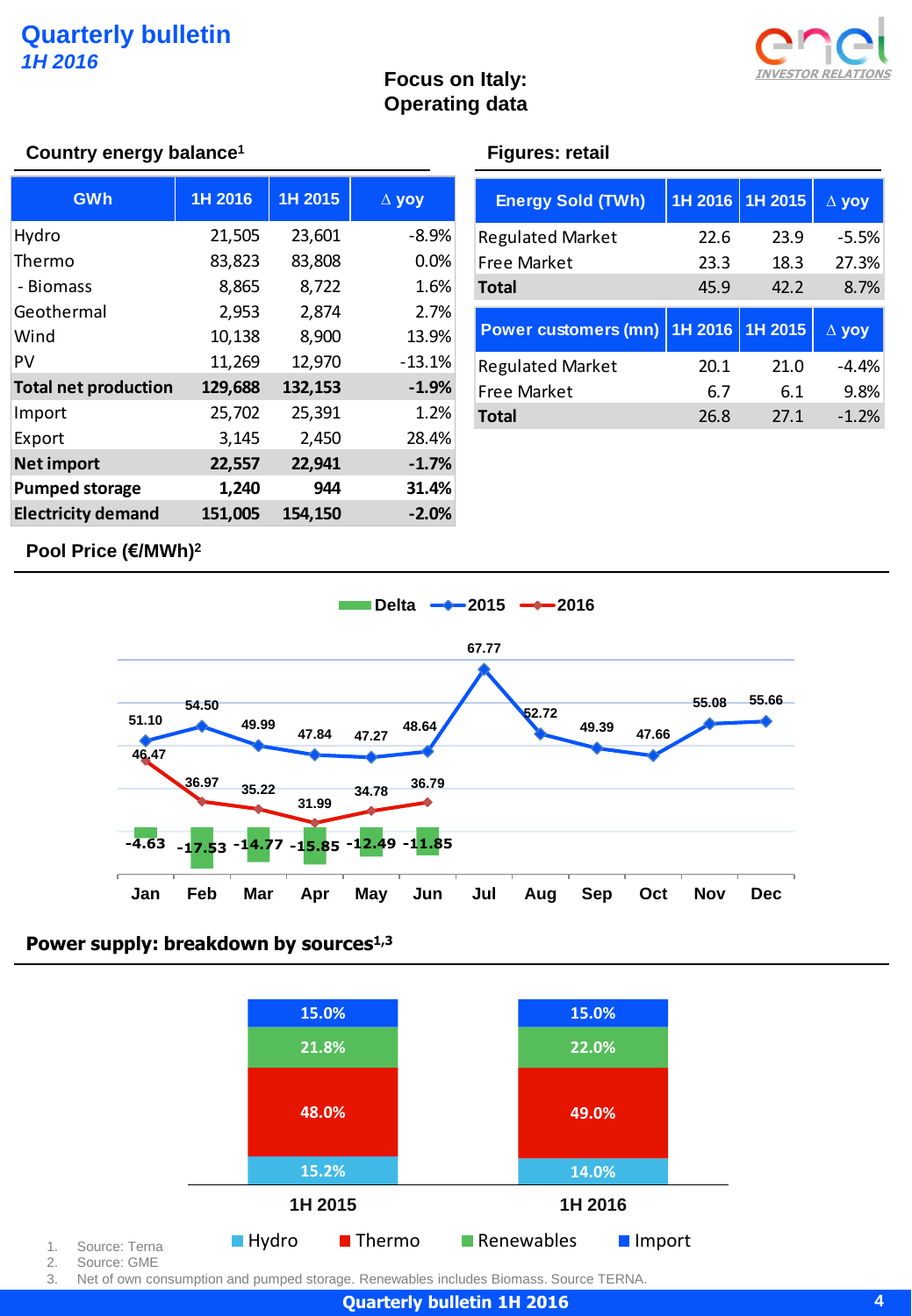**ESG: Enel ranking<sup>1</sup>**





*SIGNIFICANT EVENTS: <https://www.enel.com/it-it/investors/agenda/2016>*

**July 28th, 2016: half-year financial report at June 30th, 2016 November 10th, 2016: interim financial report at September 30th, 2016**

*PRESS RELEASES<sup>2</sup> :* 

*[https://www.enel.com/en-gb/Pages/media/press/index.aspx?curPage=0&source=investors](https://www.enel.com/it-it/investors/agenda/2016)*

7/1/16 - [EXTENSION OF EXCLUSIVE NEGOTIATIONS FOR THE BUSINESS INTEGRATION OF ENEL OPEN FIBER AND](https://www.enel.com/en-gb/Pages/media/press/detail.aspx?source=investors&id=951&title=EXTENSION OF EXCLUSIVE NEGOTIATIONS FOR THE BUSINESS INTEGRATION OF ENEL OPEN FIBER AND METROWEB &curPage=1)  **[METROWEB](https://www.enel.com/en-gb/Pages/media/press/detail.aspx?source=investors&id=951&title=EXTENSION OF EXCLUSIVE NEGOTIATIONS FOR THE BUSINESS INTEGRATION OF ENEL OPEN FIBER AND METROWEB &curPage=1)** 

6/9/16 - [ENEL'S BOARD OF STATUTORY AUDITORS VERIFIES INDEPENDENCE REQUIREMENTS OF ITS MEMBERS](https://www.enel.com/en-gb/Pages/media/press/detail.aspx?source=investors&id=949&title=ENEL%E2%80%99S BOARD OF STATUTORY AUDITORS VERIFIES INDEPENDENCE REQUIREMENTS OF ITS MEMBERS&curPage=1)

6/9/16 - [ENEL'S BOARD OF DIRECTORS ACKNOWLEDGES EXCLUSIVE RIGHTS TO NEGOTIATE BUSINESS INTEGRATION](https://www.enel.com/en-gb/Pages/media/press/detail.aspx?source=investors&id=950&title=ENEL%E2%80%99S BOARD OF DIRECTORS ACKNOWLEDGES EXCLUSIVE RIGHTS TO NEGOTIATE BUSINESS INTEGRATION BETWEEN METROWEB AND ENEL OPEN FIBER&curPage=1)  [BETWEEN METROWEB AND ENEL OPEN FIBER](https://www.enel.com/en-gb/Pages/media/press/detail.aspx?source=investors&id=950&title=ENEL%E2%80%99S BOARD OF DIRECTORS ACKNOWLEDGES EXCLUSIVE RIGHTS TO NEGOTIATE BUSINESS INTEGRATION BETWEEN METROWEB AND ENEL OPEN FIBER&curPage=1)

5/26/16 - [FINAL RESULTS OF OFFER TO EXCHANGE ENEL FINANCE INTERNATIONAL'S OUTSTANDING BONDS WITH NEWLY](https://www.enel.com/en-gb/Pages/media/press/detail.aspx?source=investors&id=947&title=FINAL RESULTS OF OFFER TO EXCHANGE ENEL FINANCE INTERNATIONAL%E2%80%99S OUTSTANDING BONDS WITH NEWLY ISSUED ONES&curPage=1)  [ISSUED ONES](https://www.enel.com/en-gb/Pages/media/press/detail.aspx?source=investors&id=947&title=FINAL RESULTS OF OFFER TO EXCHANGE ENEL FINANCE INTERNATIONAL%E2%80%99S OUTSTANDING BONDS WITH NEWLY ISSUED ONES&curPage=1)

5/26/16 - [ENEL SHAREHOLDERS' MEETING APPROVES 2015 FINANCIAL STATEMENTS AND APPOINTS NEW BOARD OF](https://www.enel.com/en-gb/Pages/media/press/detail.aspx?source=investors&id=948&title=ENEL SHAREHOLDERS%E2%80%99 MEETING APPROVES 2015 FINANCIAL STATEMENTS AND APPOINTS NEW BOARD OF STATUTORY AUDITORS&curPage=1)  **[STATUTORY AUDITORS](https://www.enel.com/en-gb/Pages/media/press/detail.aspx?source=investors&id=948&title=ENEL SHAREHOLDERS%E2%80%99 MEETING APPROVES 2015 FINANCIAL STATEMENTS AND APPOINTS NEW BOARD OF STATUTORY AUDITORS&curPage=1)** 

5/9/16 - [ENEL GROUP'S NET INCOME UP AND NET FINANCIAL DEBT DOWN IN FIRST QUARTER OF 2016](https://www.enel.com/en-gb/Pages/media/press/detail.aspx?source=investors&id=946&title=ENEL GROUP%E2%80%99S NET INCOME UP AND NET FINANCIAL DEBT DOWN IN FIRST QUARTER OF 2016&curPage=2)

5/2/16 - [ENEL: SLATES OF CANDIDATES FOR RENEWAL OF BOARD OF STATUTORY AUDITORS HAVE BEEN FILED](https://www.enel.com/en-gb/Pages/media/press/detail.aspx?source=investors&id=945&title=ENEL: SLATES OF CANDIDATES FOR RENEWAL OF BOARD OF STATUTORY AUDITORS HAVE BEEN FILED&curPage=2)

4/28/16 - [ENEL BRINGS FORWARD APPROVAL OF FIRST QUARTER 2016 RESULTS](https://www.enel.com/en-gb/Pages/media/press/detail.aspx?source=investors&id=944&title=ENEL BRINGS FORWARD APPROVAL OF FIRST QUARTER 2016 RESULTS&curPage=2)

4/20/16 - [ENEL PUBLISHES THE EXPLANATORY REPORT ON THE SOLE ITEM TO BE DISCUSSED IN EXTRAORDINARY](https://www.enel.com/en-gb/Pages/media/press/detail.aspx?source=investors&id=943&title=ENEL PUBLISHES THE EXPLANATORY REPORT ON THE SOLE ITEM TO BE DISCUSSED IN EXTRAORDINARY SESSION OF SHAREHOLDERS)  [SESSION OF SHAREHOLDERS' MEETING](https://www.enel.com/en-gb/Pages/media/press/detail.aspx?source=investors&id=943&title=ENEL PUBLISHES THE EXPLANATORY REPORT ON THE SOLE ITEM TO BE DISCUSSED IN EXTRAORDINARY SESSION OF SHAREHOLDERS)

4/15/16 - [ENEL PUBLISHES DOCUMENTATION CONCERNING ITEMS TO BE DISCUSSED IN ORDINARY SESSION OF](https://www.enel.com/en-gb/Pages/media/press/detail.aspx?source=investors&id=942&title=ENEL PUBLISHES DOCUMENTATION CONCERNING ITEMS TO BE DISCUSSED IN ORDINARY SESSION OF SHAREHOLDERS%E2%80%99 MEETING&curPage=2)  [SHAREHOLDERS' MEETING](https://www.enel.com/en-gb/Pages/media/press/detail.aspx?source=investors&id=942&title=ENEL PUBLISHES DOCUMENTATION CONCERNING ITEMS TO BE DISCUSSED IN ORDINARY SESSION OF SHAREHOLDERS%E2%80%99 MEETING&curPage=2)

4/14/16 - [ENEL: AMENDED SHAREHOLDERS' MEETING AGENDA](https://www.enel.com/en-gb/Pages/media/press/detail.aspx?source=investors&id=941&title=ENEL: AMENDED SHAREHOLDERS%E2%80%99 MEETING AGENDA &curPage=3)

4/8/16 Renewables - [ENEL STARTS CONSTRUCTION IN THE UNITED STATES OF ITS LARGEST WIND FARM](https://www.enel.com/en-gb/Pages/media/press/detail.aspx?source=investors&id=940&title=ENEL STARTS CONSTRUCTION IN THE UNITED STATES OF ITS LARGEST WIND FARM &curPage=3)

3/30/16 Renewables - [ENEL GREEN POWER CONFIRMS RENEWABLES LEADERSHIP IN MEXICO FOLLOWING SUCCESSFUL](https://www.enel.com/en-gb/Pages/media/press/detail.aspx?source=investors&id=939&title=ENEL GREEN POWER CONFIRMS RENEWABLES LEADERSHIP IN MEXICO FOLLOWING SUCCESSFUL TENDER OUTCOME&curPage=3)  [TENDER OUTCOME](https://www.enel.com/en-gb/Pages/media/press/detail.aspx?source=investors&id=939&title=ENEL GREEN POWER CONFIRMS RENEWABLES LEADERSHIP IN MEXICO FOLLOWING SUCCESSFUL TENDER OUTCOME&curPage=3)